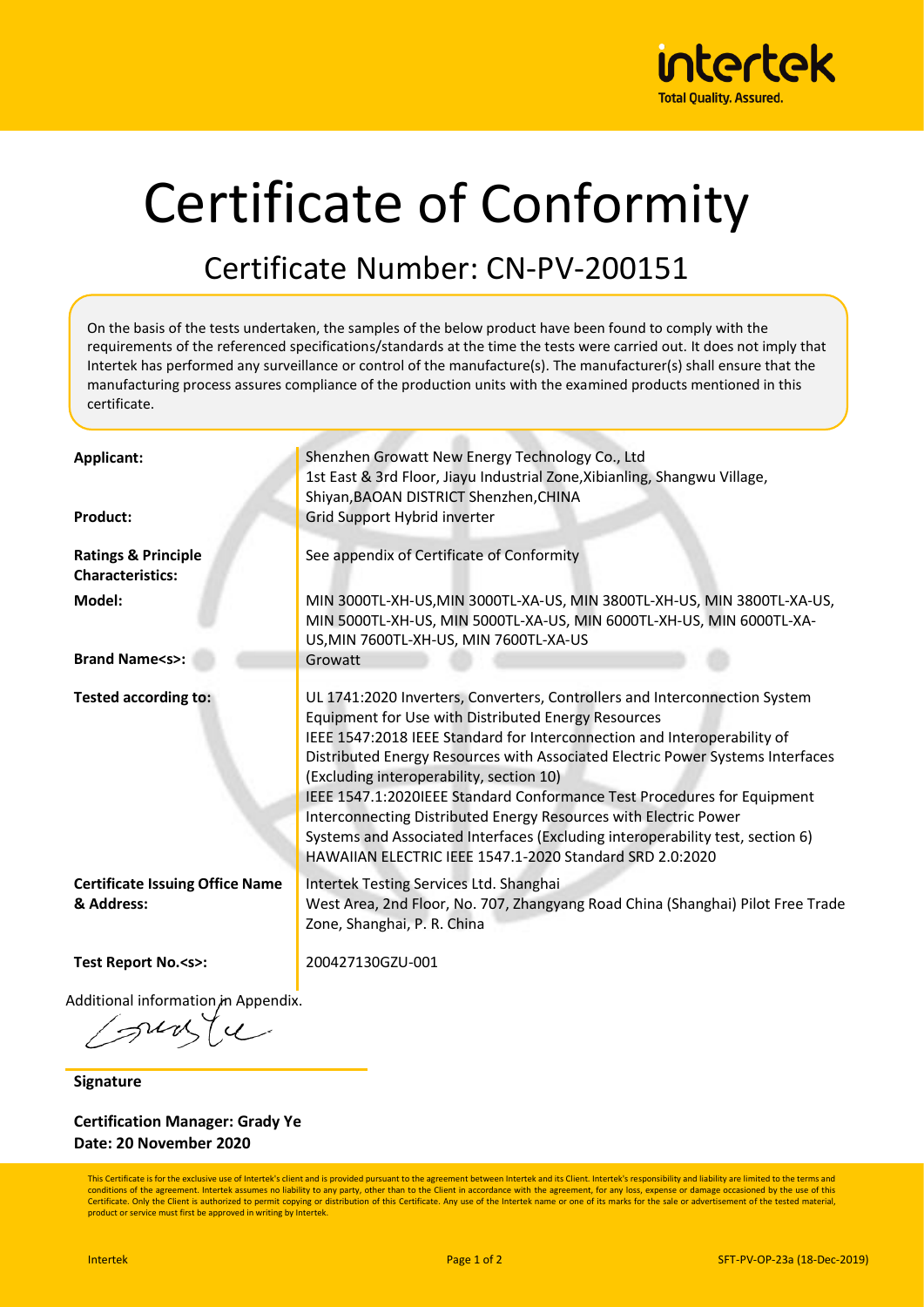

**This is an Appendix to Certificate of Conformity Number: CN-PV-200151**

| <b>Ratings &amp;</b><br><b>Principle</b><br><b>Characteristics:</b> | Model                                     | MIN 3000TL-XH-US<br>MIN 3000TL-XA-US            | MIN 3800TL-XH-US<br>MIN 3800TL-XA-US            | MIN 5000TL-XH-US<br>MIN 5000TL-XA-US |  |
|---------------------------------------------------------------------|-------------------------------------------|-------------------------------------------------|-------------------------------------------------|--------------------------------------|--|
|                                                                     | Max input voltage (dc)                    | 600V (excluding TL-XA-US series)                |                                                 |                                      |  |
|                                                                     | Range of input<br>operating voltage(dc)   |                                                 | 50-600V(excluding TL-XA-US series)              |                                      |  |
|                                                                     | Max input current (dc)                    |                                                 | 13A per MPP tracker (excluding TL-XA-US series) |                                      |  |
|                                                                     | Max input short circuit<br>current        | 16A per MPP tracker (excluding TL-XA-US series) |                                                 |                                      |  |
|                                                                     | Max backfeed current                      | 0A(excluding TL-XA-US series)                   |                                                 |                                      |  |
|                                                                     | Output power factor<br>rating             | 0.8 Leading to 0.8 Lagging                      |                                                 |                                      |  |
|                                                                     | Nominal Voltage                           | 240/208Vac, 240V split phase                    |                                                 |                                      |  |
|                                                                     | Normal output<br>frequency                | 60Hz                                            |                                                 |                                      |  |
|                                                                     | Max cont input/ output<br>current (ac)    | 12.5A                                           | 16.0A                                           | 21.0A                                |  |
|                                                                     | Max cont input/output<br>power            | 3000W@240V                                      | 3800W@240V                                      | 5000W@240V                           |  |
|                                                                     | Max.output apparent<br>power              | 3000VA@240V                                     | 3800VA@240V                                     | 5000VA@240V                          |  |
|                                                                     | Max. output fault<br>current and duration |                                                 | 62Apeak/2µs                                     |                                      |  |
|                                                                     | Max output<br>overcurrent<br>protection   |                                                 | 20A                                             | 30A                                  |  |
|                                                                     | Battery data                              |                                                 |                                                 |                                      |  |

This Certificate is for the exclusive use of Intertek's client and is provided pursuant to the agreement between Intertek and its Client. Intertek's responsibility and liability are limited to the terms and conditions of t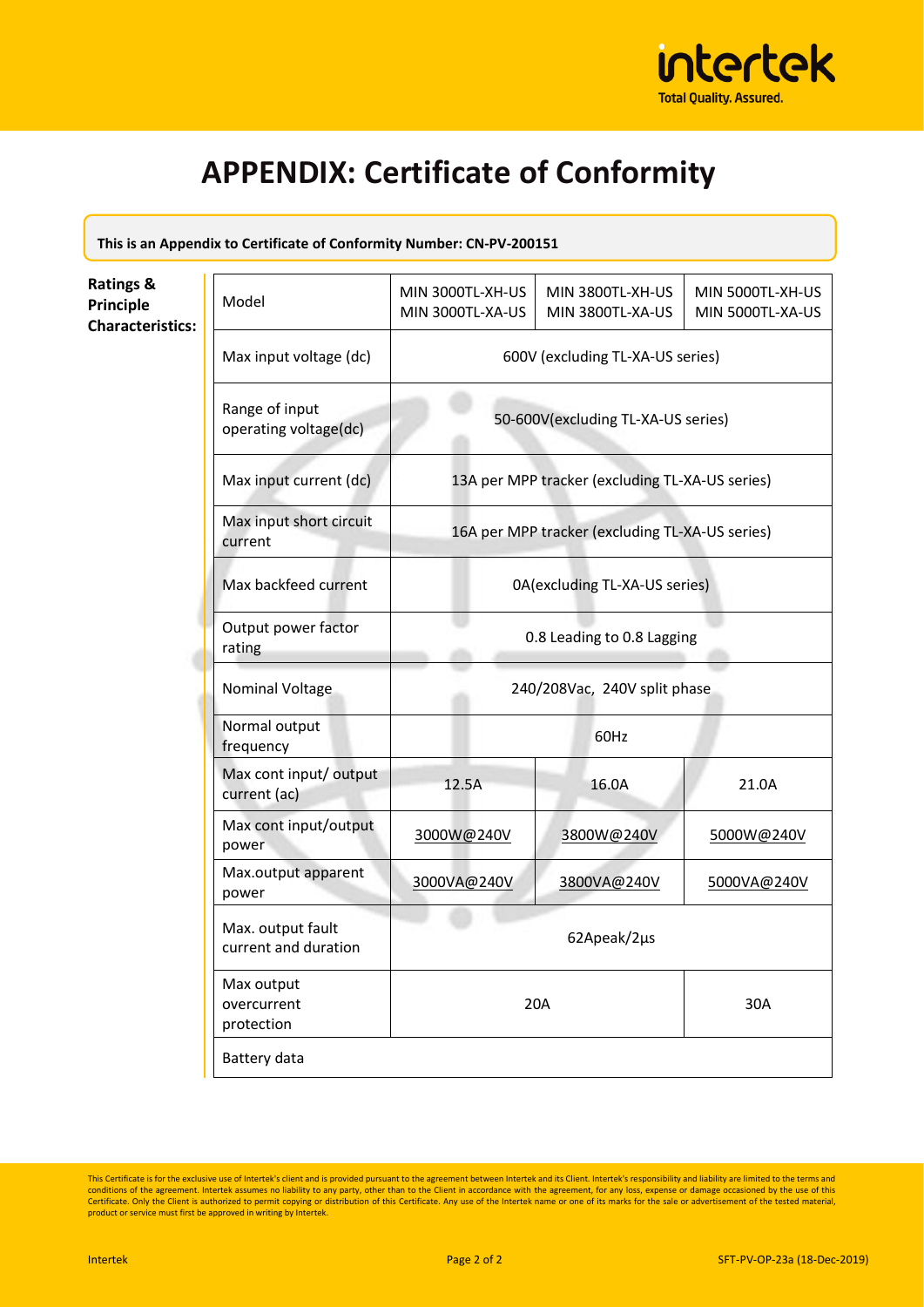

**This is an Appendix to Certificate of Conformity Number: CN-PV-200151**

**Ratings & Principle Characteristics:**

| Charging output<br>voltage<br>operating range<br>(dc) | $360 - 550V$                                           |             |             |
|-------------------------------------------------------|--------------------------------------------------------|-------------|-------------|
| Max.charging and<br>discharging current(dc)           | 9/9A                                                   | 11.5/11.5A  | 15/15A      |
| Type of battery                                       | Lithium / Lead-acid                                    |             |             |
| Stand alone data                                      |                                                        |             |             |
| Max. AC apparent power                                | 3680VA@240V                                            | 4000VA@240V | 5000VA@240V |
| Nominal AC voltage                                    | 208Vac/240Vac                                          |             |             |
| Nominal AC frequency                                  | 60Hz                                                   |             |             |
| UI trip limits<br>and times                           | See following other rating (1)                         |             |             |
| Sychronization<br>in-rush current                     | 0A                                                     |             |             |
| Trip limit and                                        | Voltage:1%; Frequency:0.01Hz                           |             |             |
| trip time                                             | Time:1% of measured duration, but not less than 100ms  |             |             |
| accuracy                                              | Active power: ± 5% Srated, Reactive power: ± 5% Srated |             |             |
| Normal<br>operation<br>temperature<br>range           | $-25^{\circ}$ C - +60 $^{\circ}$ C                     |             |             |
| Output pwr<br>temp derate/<br>max pwr<br>ambient      | >45℃ derating                                          |             |             |
| Enclosure type                                        | Type 4X                                                |             |             |
| <b>Software Version</b>                               | UE1.0 (checksum:8CB43554CCBB5D85F0581EA268A5C28)       |             |             |

This Certificate is for the exclusive use of Intertek's client and is provided pursuant to the agreement between Intertek and its Client. Intertek's responsibility and liability are limited to the terms and conditions of t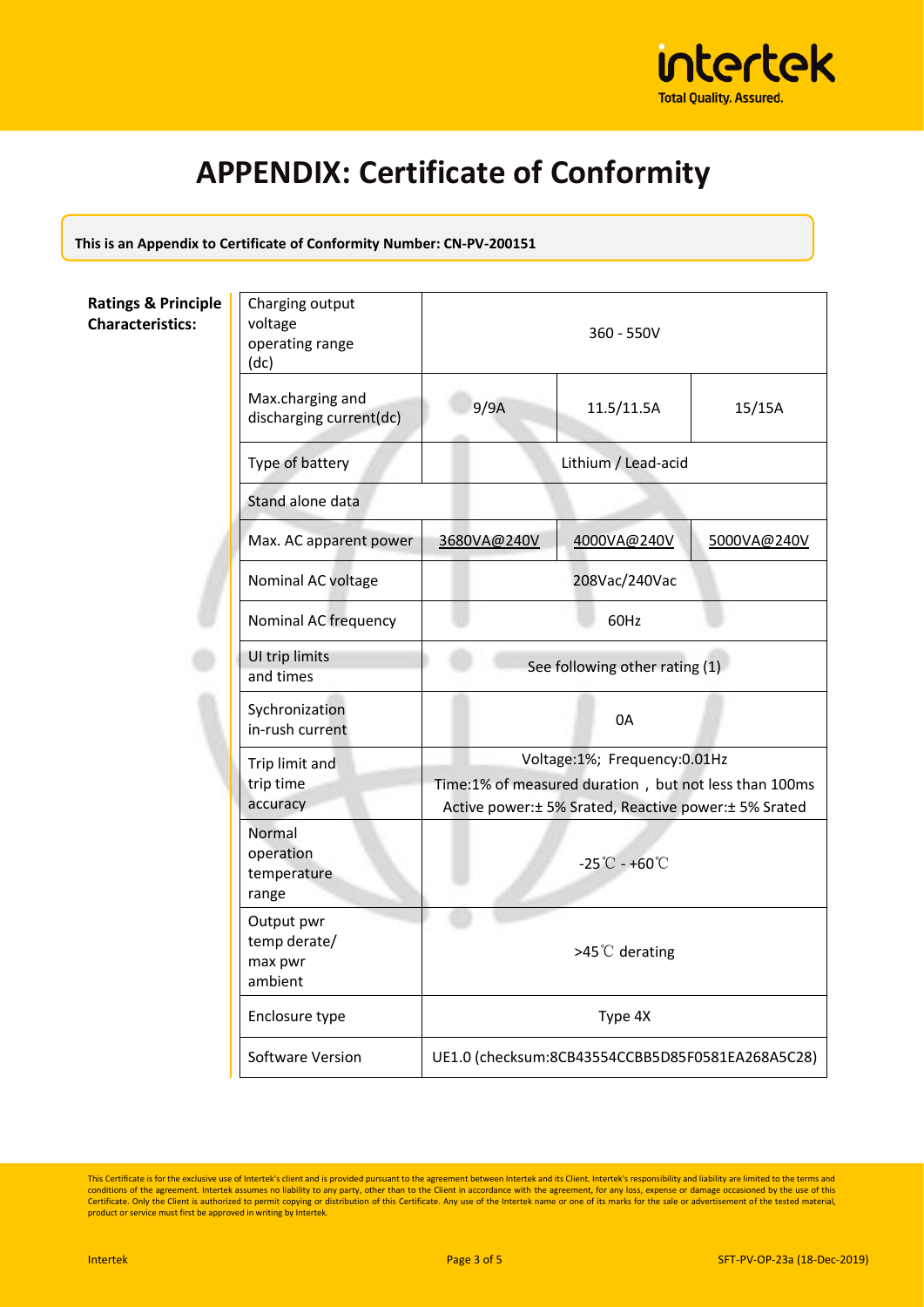

| This is an Appendix to Certificate of Conformity Number: CN-PV-200151 |  |
|-----------------------------------------------------------------------|--|
|-----------------------------------------------------------------------|--|

| <b>Ratings &amp;</b><br><b>Principle</b> | Model                                        | MIN 6000TL-XH-US<br>MIN 6000TL-XA-US            | MIN 7600TL-XH-US<br>MIN 7600TL-XA-US |  |
|------------------------------------------|----------------------------------------------|-------------------------------------------------|--------------------------------------|--|
| <b>Characteristics</b>                   | Max input<br>voltage (dc)                    | 600(excluding TL-XA-US series)                  |                                      |  |
|                                          | Range of input<br>operating<br>voltage(dc)   | 50-600V(excluding TL-XA-US series)              |                                      |  |
|                                          | Max input<br>current (dc)                    | 13A per MPP tracker (excluding TL-XA-US series) |                                      |  |
|                                          | Max input short<br>circuit current           | 16A per MPP tracker (excluding TL-XA-US series) |                                      |  |
|                                          | Max backfeed<br>current                      | 0A(excluding TL-XA-US series)                   |                                      |  |
|                                          | Output power<br>factor rating                | 0.8 Leading to 0.8 Lagging                      |                                      |  |
|                                          | Nominal Voltage                              | 240/208Vac, 240V split phase                    |                                      |  |
|                                          | Normal output<br>frequency                   | 60Hz                                            |                                      |  |
|                                          | Max cont input/<br>output current<br>(ac)    | 25A                                             | 32A                                  |  |
|                                          | Max cont<br>input/output<br>power            | 6000W@240V                                      | 7600W@240V                           |  |
|                                          | Max.output<br>apparent power                 | 6000VA@240V                                     | 7600VA@240V                          |  |
|                                          | Max. output<br>fault current and<br>duration | 75Apeak/2µs                                     |                                      |  |
|                                          | Max output<br>overcurrent<br>protection      | 40A                                             |                                      |  |
|                                          | Battery data                                 |                                                 |                                      |  |

This Certificate is for the exclusive use of Intertek's client and is provided pursuant to the agreement between Intertek and its Client. Intertek's responsibility and liability are limited to the terms and conditions of t